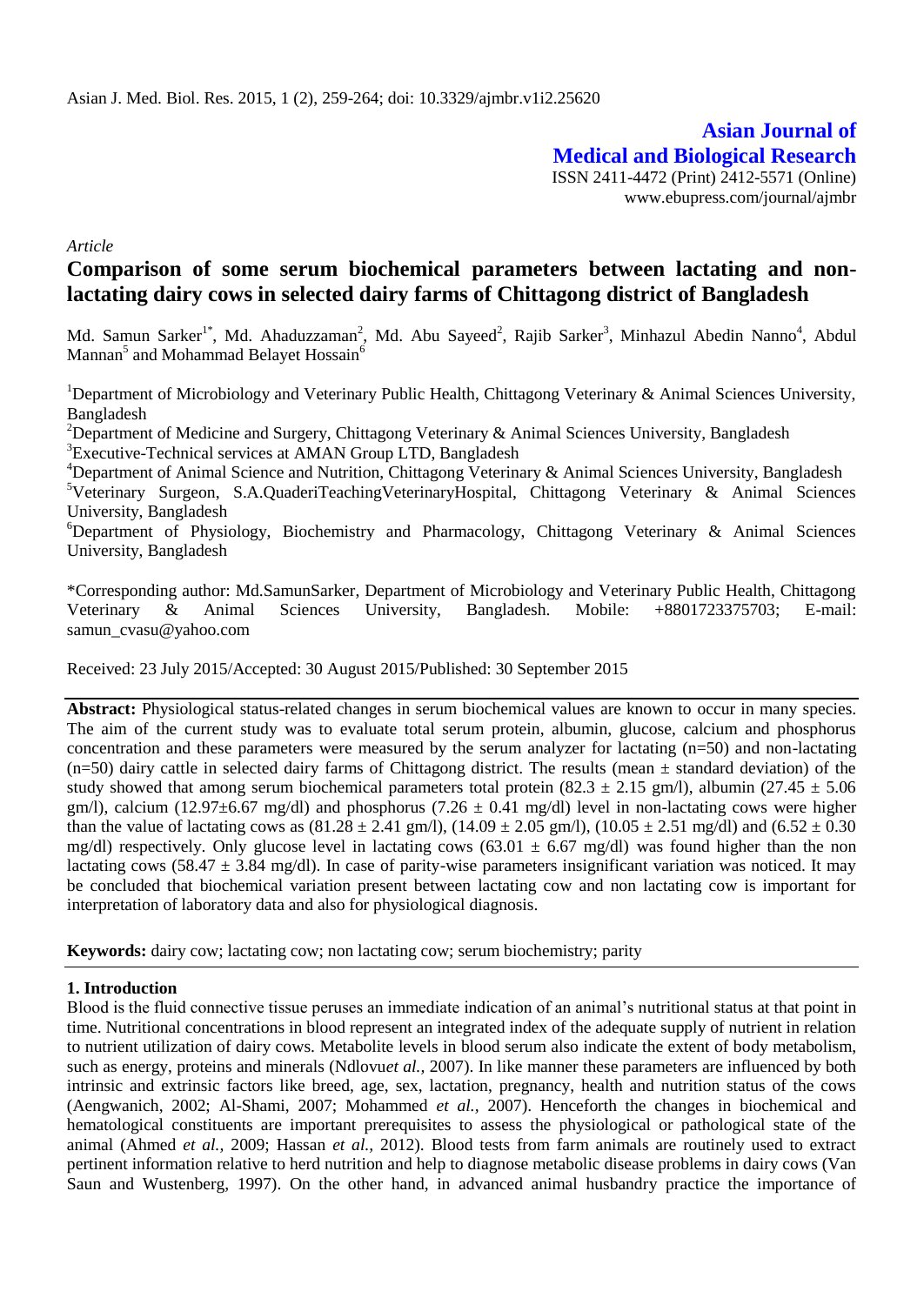hematoma-biochemical parameter indices are well documented, acknowledged and improving day by day (Opara *et al.,* 2006). In dairy herd, it is important to realize that lactation and the dry period are two important physiological statuses considered to modify the hematoma-biochemical variables in cows because of pattern of demand and supply of nutritional plan (Iriadam, 2007; Tanritanir *et al.,* 2009). Indeed, animals require minerals such as calcium (Ca), magnesium (Mg), and phosphorus (P) for contemporary maintenance or further growth, reproduction and lactation (Tanritanir *et al.,* 2009; Samardzija *et al.,* 2011). Feeding of non-lactating or milking cow low in essential energy and minerals leads to clogging down the homeostatic mechanisms, rendering the cow ready for the massive draw on further production. This is relevant since blood constituent's has been changed in relation to the physiological conditions of animals (Etim *et al.,* 2014). According to Daramola *et al.,* (2005), hematological values could serve as baseline information for comparisons of nutrient trends in different lactation and parity. Although some variation has also been observed in the hematological parameters between breeds of farm animals (Tambuwal *et al.,* 2002), in this regard, it may be difficult to formulate a universal blood metabolic profile test for animals. These differences have underlined the need to establish appropriate physiological baseline values for various breeds, farming and environmental condition of livestock. Therefore, the present study was undertaken to estimate the selected hematological nutritional status of crossbred dairy cows in Bangladesh in relation to age, parity and lactation.

### **2. Materials and Methods**

### **2.1. Study area and duration**

This study was conducted for a period of 4 months  $(10<sup>th</sup>$  January to  $10<sup>th</sup>$  April, 2014) in three selected dairy farms in Chittagong city. The farms were selected based on population size greater than 50 crossbred (*Holstein Friesian*  $\times$  Local) cows, house in tie-stall barn, standard ration feeding based on productive performance, milk yield more than or equal to ten litres per day, record keeping history, immunization against infectious disease and acceptance of farm to contribute in research work.

### **2.2. Study population**

The study population was 100 cross bred (HF  $\times$  Local) healthy cows. In the farms, cows were in different age and production status, from which 50 lactating and 50 non lactating (dry) cows were selected based on parturition record for the first time, but not exceed for more than three times. Cows were further grouped into three categories on the basis of calving history (parity) of which parity 1 (n=29), parity 2 (n=52) and parity 3 (n=19). Some of the dry cows were pregnant, but they were not grouped further. All animals were fed both roughage and concentrates. Normal feeding habits of animals were observed during the research activities. All animals involved in this study were clinically healthy and to ensure this clinical history was reviewed with the farm manager through the examination of physical condition.

### **2.3. Sample collection and processing**

All blood samples were collected between 10 am to 12 pm in order to standardize time. Blood samples were taken from jugular vein puncture with proper aseptic measures. About 5 ml of blood was collected and kept in the vacationer tube (without anticoagulant). The samples were transported to the Department of Physiology, Biochemistry and Pharmacology at Chittagong Veterinary and Animal Sciences University (CVASU), Bangladesh for analysis. After coagulation, coagulated blood was centrifuged in 3000rpm for 15 minutes. Serum was transferred to the Eppendorf tube by using micropipette. The obtained serum samples were stored in  $-20^{\circ}$ C for biochemical test and total protein, albumin, glucose, calcium and phosphorus of blood serum were determined according to the biochemical analyzer manual (Humalyzer 3000, Germany<sup>R</sup>).

### **2.4. Statistical analysis**

Obtained laboratory data was stored in Microsoft Excell-2007 and imported to the software STAT/IC-13.0 for analysis. Descriptive statistical analysis was done to measure the mean, SEM, 95% confidence interval (CI) and pvalue of different parameters. The arithmetic means (±SE) serum biochemical parameters in different groups were calculated. PAIRED T-TEST was done to assess the biochemical parameters in crossbred lactating and non lactating cows. Further Kruskal-Wallis has been done for unequal variance analysis, among the different parity. In all cases the level of significance was determined at  $p<0.05$ .

### **3. Results and Discussion**

Total protein levels in both lactating and dry cow were higher than the reference value, but the variation was insignificant between the lactating and dry group of cows. Serum albumin level was found lower in both groups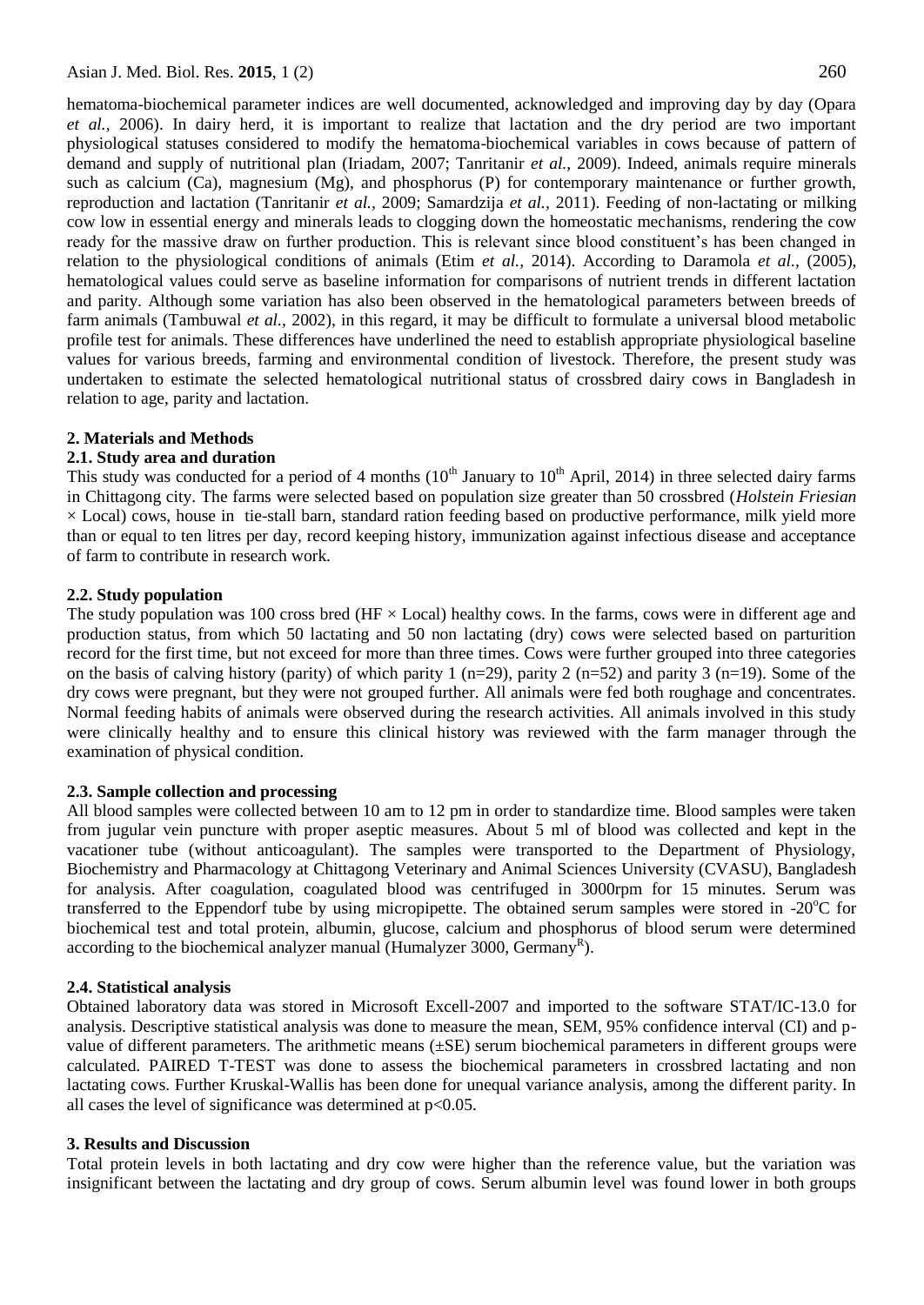than the standard value and variation between the groups was highly significant. Findings for serum glucose, calcium and phosphorus level were within the reference range and their variations were insignificant (Table 1). According to parity, total protein level were found elevated than the reference value and the insignificant variation were shown among the different parity where lowest value was found in the third parity followed by first and second parity. On the other hand alike serum protein the serum albumin level was found lower in all three parities in which lowest value was found in parity two followed by parity three and parity one even though there variations were insignificant. However the serum glucose level was found in decreasing trend with insignificant variation in relation to parity proceed. Serum calcium and phosphorus level were followed almost similar trends and found higher at second parity (Table 2). Within parity 1 serum total protein, albumin and phosphorus level were higher in the non lactating cows than the lactating whereas in parity 2 albumin and glucose level was higher in non lactating cows. Conversely, in the case of third parity total protein, glucose, calcium and phosphorus level were found higher in lactating cows in comparison to the non lactating cows. Overall variation within the parity were insignificant (p>0.05) (Table 3).

Total protein in serum in lactating and non lactating cows were  $81.28 \pm 2.41 \times (gm/l)$  and  $82.32 \pm 2.15 \times (gm/l)$ respectively. The results of the current study were similar with Peterson *et al.,* (1981) where total protein levels were reported to be higher in non lactating cows (90.23±0.23 gm/l) than lactating cows (70.73±0.09 gm/l). Conversely, the total serum protein in lactation period  $(60.32\pm0.60 \text{ gm/l})$  was slightly higher than the dry period  $(60.17\pm0.89 \text{ gm/l})$  reported by Giuseppe *et al.*,  $(2012)$ . Serum total protein value in mixed race of Austrian Băltat with Red Holstein and Red Holstein metis was found 80.50±0.70 g/l (Matei*et al.,* 2010). Again, 49.08±8.16 g/l value was found from twenty pregnant Freizian cows in Saudi Arabia (Al-Mujalli, 2008). In another study, the value of total protein in Holstein dairy cows was mentioned 82±6.10 g/l by Cozzi*et al.,* (2011). Manzoor*et al.,* (2008) stated that, biochemical parameter of blood serum was higher in non lactating cow than in lactating cows. There is a general modification in animals in serum proteins with advancing age and in the very old cows (Kaneko *et al.,* 1997).

Albumin in non lactating cows  $(27.45\pm5.06 \text{ gm/l})$  was higher than the lactating cows  $(14.09\pm2.05 \text{ gm/l})$  with significant variation. Similarly Peterson *et al.*, (1981) reported that, albumin was higher in dry cows (30.97 $\pm$ 0.14 gm/l) than lactating (30.87±0.06 gm/l). In contrast albumin value was found higher in lactating than non lactating cows (Giuseppe et al., 2012). Serum albumin parameter in mixed race with Austrian Băltat with Red Holstein and Red Holstein metis was found 30.50±0.20 g/l (Matei*et al.,* 2010). In another study the overall mean value of albumin was found 15.13±6.33 gm/l from twenty pregnant Friesian cows in Saudi Arabia (Al-Mujalli, 2008). In addition albumin reference value 37±2.50 gm/l was reported by Cozzi*et al.,* (2011) in the Holstein dairy cows. Higher protein rich feed intake is responsible for higher albumin concentration in blood serum. Lower serum albumin level in lactating cow is related to higher milk production of animal and depletion of albumin for maintaining milk production. The concentration of albumin was influenced not only by the physiological condition of the animal, but also by nutrition (Kaneko *et al.,* 1997).

The glucose level in lactating cows (63.02  $\pm$  6.67 mg/dl) was higher than the non lactating cows (58.47  $\pm$  3.84 mg/dl) that differ insignificantly. Peterson *et al.,* (1981) reported that glucose was higher in dry cows (69.8±3.7 mg/l) than lactating cows (65.2±1.7 mg/l). The blood glucose level is regarded as one of the indicators of energy status in the cow. The blood glucose level was higher in lactating cows this may be due to high energy diet feeding during lactation period and also for taking the extra amount of feed than the requirement of animal for milk production and maintenances. Other research by Cozziet al., (2011) in Holstein dairy cows reviled 58±0.40 mg/l. In a yearlong study of five upazila namely KhagrachariSadar, Laxmichari, Matiranga, Mahalchari and Dighinala in Khagrachari Hill District of Bangladesh serum glucose level was found  $69.21 \pm 2.31$  mg/l in indigenous cattle (Mamun *et al.,* 2013).

Calcium level was found slight lower (10.05  $\pm$  2.51 mg/dl) in lactating cows than the non lactating (12.97 $\pm$ 6.67 mg/dl). This result was supported by Peterson *et al.,* (1981) where serum calcium in dry cows (10.83±0.35 mg/dl) was significantly higher than lactating cows (9.02 ± 0.14 mg/dl). But this result was not in line with Giuseppe *et al.,* (2012), where a level was found higher in lactation period (8.03 $\pm$ 0.80 mg/dl) from the dry period (7.83  $\pm$  0.76 mg/dl). In a previous report serum calcium level was reported as  $8.01 \pm 0.32$  mg/dl in indigenous cow of Bangladesh (Mamun *et al.,* 2013). Serum Ca decline at or soon after parturition might be an unavoidable mechanism in dairy cows, especially in aged cows (Horst *et al.,* 1990; Goff *et al.,* 1991) due to the expeditious loss of a by milk synthesis, and less efficiency of Ca absorption by the intestinal transcellular pathway (Horst *et al.,* 1990) and inactivation of the bone Caresorption pathway (Ramberg *et al.,* 1970; Kamiya *et al.,* 2005).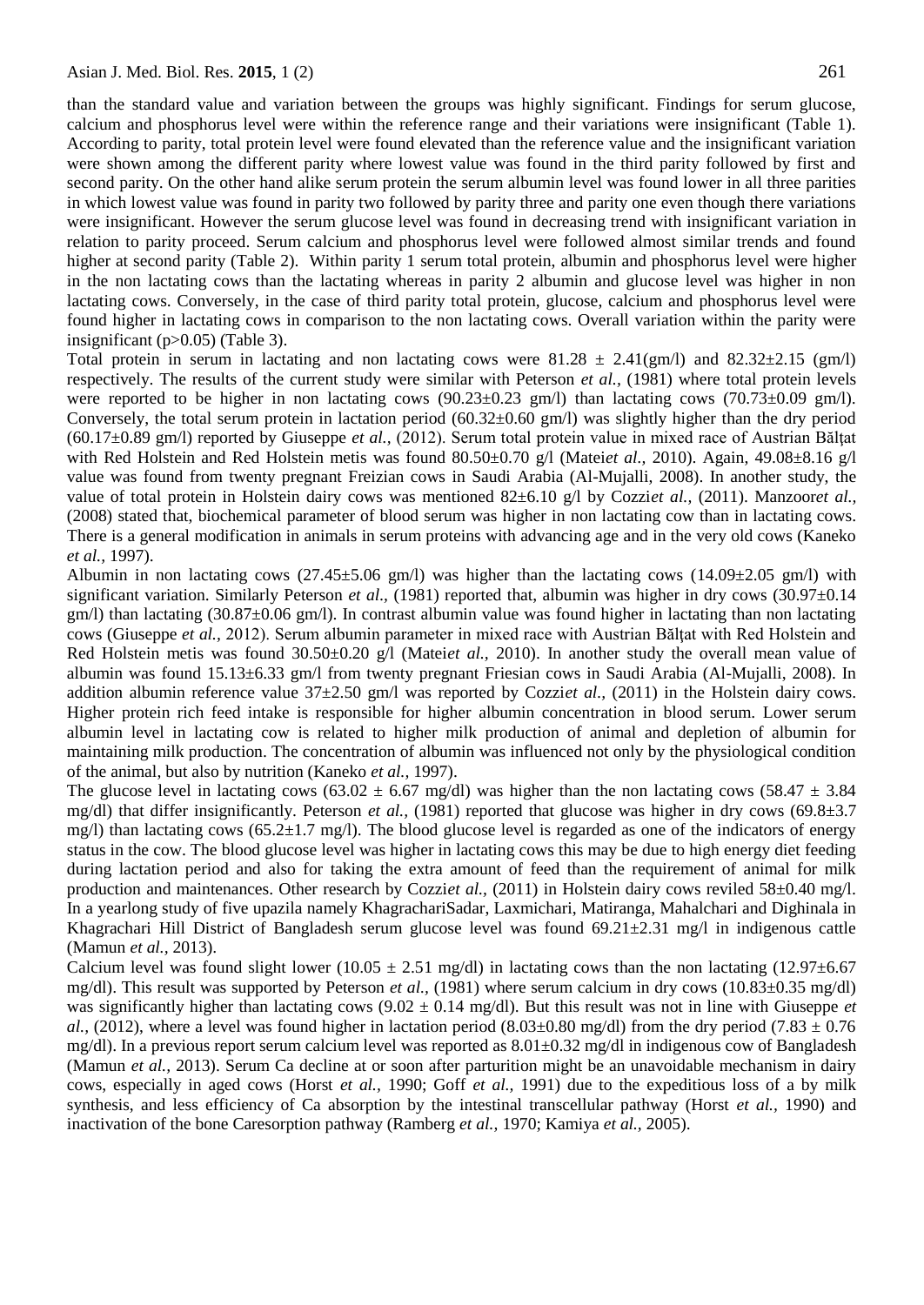### **Table 1.Biochemical parameters in crossbred lactating cows and non lactating cows.**

| <b>Parameters</b>                 | Total protein (gm/l)      |                 | Albumin $(gm/l)$ |             | Glucose (mg/dl)  |                                      | Calcium (mg/dl)  |                | Phosphorus (mg/dl)     |           |
|-----------------------------------|---------------------------|-----------------|------------------|-------------|------------------|--------------------------------------|------------------|----------------|------------------------|-----------|
| Reference value $\vert$ 67.4-74.6 |                           |                 | 30.03-30.55      |             | 45-75            |                                      | $9.7 - 12.4$     |                | $5.1 - 9.3$            |           |
| Tested value                      | $Mean \pm SEM$            | 95% CI          | Mean ± SEM       | 95% CI      | Mean + SEM       | 95% CI                               | Mean + SEM       | 95% CI         | $Mean \pm SEM$ 195% CI |           |
| Lactating cow                     | $81.28 \pm 2.41$          | $76.43 - 86.13$ | $14.09 \pm 2.05$ | 9.96-18.21  | $63.02 \pm 6.67$ | $149.6 - 76.42 \cdot 10.05 \pm 2.51$ |                  | $5 - 15.12$    | $6.52 \pm 0.30$        | 5.89-7.14 |
| Non-<br>cow                       | Lactating $82.3 \pm 2.15$ | 78 - 86.63      | $27.45 \pm 5.06$ | 17.28-37.61 | 58.47 $\pm 3.84$ | $50.76-$<br>66.18                    | $12.97 \pm 6.67$ | $9.51 - 16.43$ | $7.26 \pm 0.41$        | 6.43-8.09 |
| P value                           | 0.77                      |                 | $0.00**$         |             | 0.53             |                                      | 0.27             |                | 0.07                   |           |

\*\*= P<.05 (significant in 95% confidence interval). (PAIRED T- TEST)

### **Table 2.Parity-wise changes of serum biochemical parameters in selected cows.**

| <b>Parameters</b>                       | Total protein (gm/l) |             | Albumin (gm/l)   |                | Glucose (mg/dl)   |             | Calcium (mg/dl)  |                | <b>Phosphorus</b> (mg/dl) |               |
|-----------------------------------------|----------------------|-------------|------------------|----------------|-------------------|-------------|------------------|----------------|---------------------------|---------------|
| Reference value                         | 67.4-74.6            |             | 30.03-30.55      |                | 45-75             |             | $9.7 - 12.4$     |                | $5.1 - 9.3$               |               |
| <b>Tested value</b>                     | Mean + SEM           | 95% CI      | $Mean \pm SEM$   | 195% CI        | $Mean \pm SEM$    | 95% CI      | Mean + SEM       | 95% CI         | $Mean±$ SEM               | 195% CI       |
| Parity 1                                | $84.62 \pm 2.47$     | 79.55-89.69 | $28.53 \pm 7.83$ | 12.49-44.56    | $67.92 \pm 10.76$ | 45.88-89.96 | $10.23 \pm 0.63$ | 8.94-11.52     | $6.62 \pm 0.45$           | $5.70 - 7.55$ |
| Parity 2                                | $80.74 \pm 1.98$     | 76.76-84.72 | $16.1 \pm 2.25$  | 11.59-20.61    | $60.46 \pm 3.62$  | 53.20-67.73 | $10.58 \pm 0.43$ | $9.73 - 11.44$ | $7.13 \pm 0.39$           | 6.34-7.91     |
| Parity 3                                | $82.12 \pm 3.73$     | 74.27-89.96 | $18.63 + 5.76$   | $6.53 - 30.72$ | $53.61 \pm 6.50$  | 39.96-67.25 | $10.76 \pm 0.81$ | $9.07 - 12.46$ | $6.11 \pm 0.38$           | 5.30-6.91     |
| <b>P</b> value (Kruskal Wallis) 10.5303 |                      |             | 0.1588           |                | 0.5614            |             | 0.4493           |                | 0.4303                    |               |

## **Table 3. Comparison of the serum biochemical parameters between lactating (L) and non lactating (NL) crossbred dairy cows according to parity.**

| <b>Parameters</b>      | Total protein (gm/l) |              | Albumin $(gm/l)$  |                 | Glucose (mg/dl)   |              | Calcium (mg/dl)  |            | Phosphorus (mg/dl) |               |
|------------------------|----------------------|--------------|-------------------|-----------------|-------------------|--------------|------------------|------------|--------------------|---------------|
| Reference value        | 67.4-74.6            |              | 30.03-30.55       |                 | $45 - 75$         |              | $9.7 - 12.4$     |            | $5.1 - 9.3$        |               |
| Tested value           | Mean± SEM            | 95% CI       | Mean+ SEM         | 95% CI          | $Mean \pm SEM$    | 95% CI       | Mean ± SEM       | 95% CI     | Mean <sub>±</sub>  | 95% CI        |
|                        |                      |              |                   |                 |                   |              |                  |            | <b>SEM</b>         |               |
| Parity 1 (L)           | $81.11 \pm 3.32$     | 73.99-88.24  | $18.35 \pm 4.01$  | 9.75-26.96      | $68.05 \pm 19.90$ | 25.37-110.72 | $10.75 \pm 0.97$ | 8.66-12.84 | $6.07 \pm 0.69$    | 4.59-7.54     |
| (NL)                   | $88.38 \pm 3.53$     | 80.75-96.01  | $39.43 \pm 15.40$ | 6.16-72.70      | $67.79 \pm 7.72$  | 51.11-84.48  | $9.67 \pm 0.78$  | 7.98-11.37 | $7.22 \pm 0.56$    | $6.02 - 8.43$ |
| <i>P</i> value (ttest) | 0.1453               |              | 0.1832            |                 | 0.9908            |              | 0.3985           |            | 0.2065             |               |
| Parity 2 (L)           | $81.8 \pm 2.81$      | 76.03-87.57  | $14.84 \pm 2.91$  | 8.87 - 20.82    | $57.21 \pm 5.39$  | 46.12-68.27  | $11.01 \pm 0.66$ | 9.66-12.37 | $7.19 \pm 0.45$    | $6.27 - 8.10$ |
| (NL)                   | $79.5 \pm 2.82$      | 73.67-85.33  | $17.57 \pm 3.53$  | 10.27-24.86     | $64.26 \pm 4.68$  | 54.57-73.95  | $10.08 \pm 0.51$ | 9.03-11.14 | $7.05 \pm 0.68$    | 5.65-8.45     |
| $P$ value (ttest)      | 0.5681               |              | 0.5506            |                 | 0.3360            |              | 0.2817           |            | 0.8608             |               |
| Parity 3 (L)           | $92.47 \pm 5.02$     | 80.20-104.74 | $7.41 \pm 3.49$   | $-1.13 - 15.96$ | $67.09 + 8.31$    | 46.74-87.43  | $11.44 \pm 1.38$ | 8.06-14.82 | $6.3 \pm 0.34$     | 5.47-7.13     |
| (NL)                   | $76.08{\pm}4.37$     | 66.45-85.70  | $25.17 \pm 8.45$  | 6.57-43.77      | $45.74 \pm 8.49$  | 27.05-64.43  | $10.37 \pm 1.02$ | 8.12-12.61 | $5.99 \pm 0.58$    | 4.71-7.27     |
| $P$ value (ttest)      | 0.0296               |              | 0.1410            |                 | 0.1152            |              | 0.5357           |            | 0.7084             |               |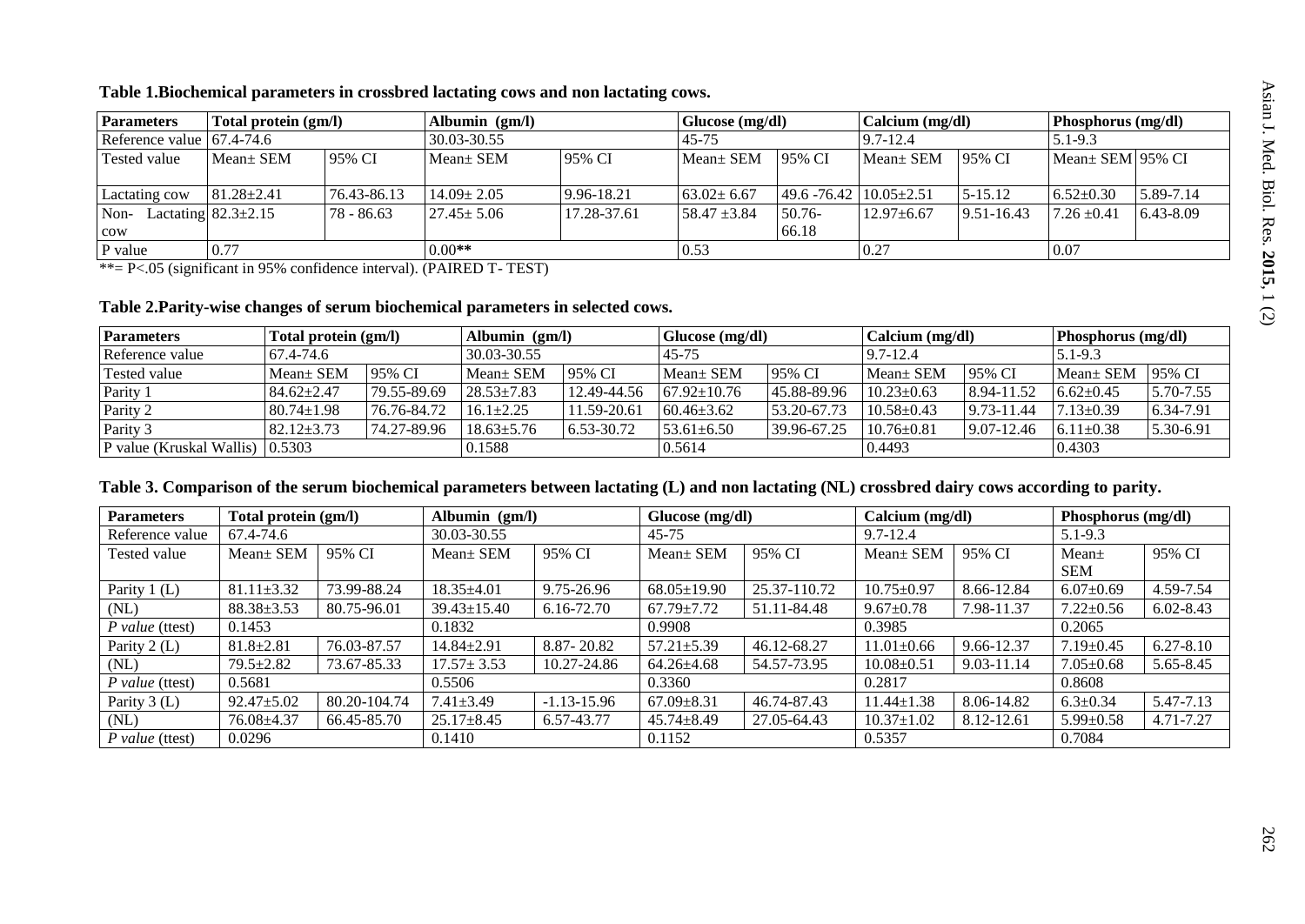Phosphorus level in lactating and non lactating cows were  $6.52 \pm 0.308$  and  $7.26\pm 0.41$  mg/dl respectively. According to Rowlands *et al.,* (1974), phosphorus level was higher in dry cows than lactating. Peterson *et al.,* (1981) also agreed the result of the present study where phosphorus low  $(5.01 \pm 0.11 \text{ mg/dl})$  in lactating than the dry period (6.02 ± 0.28 mg/dl). Conversely Giuseppe *et al.,* (2012) stated that, phosphorus level was higher in lactation than dry period. According to Patel *et al.,* (1966) serum phosphorus level depends on climatic variation and the nature of the feed. Supplements of phosphorus in the diet have a very important role in blood phosphorus level of cow. The low level of dietary supplement of phosphorus is responsible for lower phosphorus level in serum (Kincaid *et al.,* 2010). In a previous report serum phosphorus level was reported as 5.84±0.30 mg/dl in indigenous cow of Bangladesh (Mamun *et al.,* 2013).

### **4. Conclusions**

The result found that there is some biochemical difference between lactating and non lactating cow. Total protein and albumin is higher in non lactating cow than lactating cow, whereas glucose and calcium is higher in lactating cows. The phosphorus serum level is lower in lactating cow and higher in non- lactating cow. This may be due to seasonal, geographic, dietary, breed or other residual effect that needs further study. Subtropical conditions of the present study might have played a role in the differences with other studies. Finally biochemical values are an efficient tool for evaluation of physiological status, metabolic disorders, and management problems of the farm which have a great relation to health status of the animal and diagnosis of some pathos-physiological disorder in animals.

#### **Acknowledgements**

The authors are grateful to the respected farm members for their welcoming attitude during the study.

### **Conflict of interest**

None to declare.

#### **References**

- Aengwanich W, 2002. Effect of age on hematological values and blood profile of Holstein Friesian crossbred in Northeastern Thailand. Suranaree J. Sci. Technol., 9: 289-292.
- Ahmed I, A Gohar, N Ahmed, M Ahmed, 2009. Haematological profile in cyclic and non- cyclic and Endometritic Cross breed Cattle. Int. J. Agr. Biol., 27: 83-91.
- Al-Mujalli AAM, 2008. Studies on some serum constituents of dairy cows in saudi Arabia. Sci. J. King Faisal Univ. Basic Applied Sci., 9:105-113.
- Al-Shami SA, 2007. Comparative study of haematological and blood biochemical components in milk-fed and conventionally-reared hassawi breed calves. Sci. J. King Faisal Univ. Basic Applied Sci., 8:99-106.
- Cozzi G, L Ravarotto, F Gottardo, AL Stefani, B Contiero, L Moro, P Dalvit, 2011. Short communication: Reference values for blood parameters in Holstein dairy cows: effects of parity, stage of lactation, and season of production. J. Dairy Sci., 94: 3895-3901.
- Daramola JO, AA Adeloye, TA Fatoba, AO Soladoye, 2005. Haematological and biochemical parameters of West African Dwarf goats.Livest. Res. Rural Dev., 17:3.
- Etim NN, GU Enyenihi, U Akpabio, EE Offiong, 2014. Effects of nutrition on haematology of rabbits: a review. Eur. Sci. J., 10: 413-424.
- Giuseppe P, M Vanessa, M Simona, C Stefania, G Claudia, F Francesco, 2012. Changes of some haematological parameters in dairy cows during late gestation, post partum, lactation and dry periods. Vet. Zootech. Lith. T., 58: 80.
- Goff JP, TA Reinhardt, RL Horst, 1991. Enzymes and factors controlling vitamin D metabolism and action in normal and milk fever cows. J. Dairy Sci., 74: 4022-4032.
- Hassan MM, MA Hoque, SKMA Islam, SA Khan, MB Hossain, Q Banu, 2012. Efficiency of anthelmintics against parasitic infections and their treatment effect on production and blood indices in Black Bengal goats in Bangladesh.Turk. J. Vet. Anim. Sci., 30: 400-408.
- Horst RL, JP Goff, TA Reinhardt, 1990. Advancing age results in reduction of intestinal and bone 1, 25 dihydroxyvitamin D receptor.Endocrinology,126:1053-1057.
- Iriadam M, 2007. Variation in certain haematological and biochemical parameters during the peri-partum period in Kilis does. Small Ruminant Res., 73:54-57.
- Kamiya Y, M Kamiya, M Tanaka,S Shioya, 2005. Effects of calcium intake and parity on plasma minerals and bone turnover around parturition. Anim. Sci. J., 76:325-330.